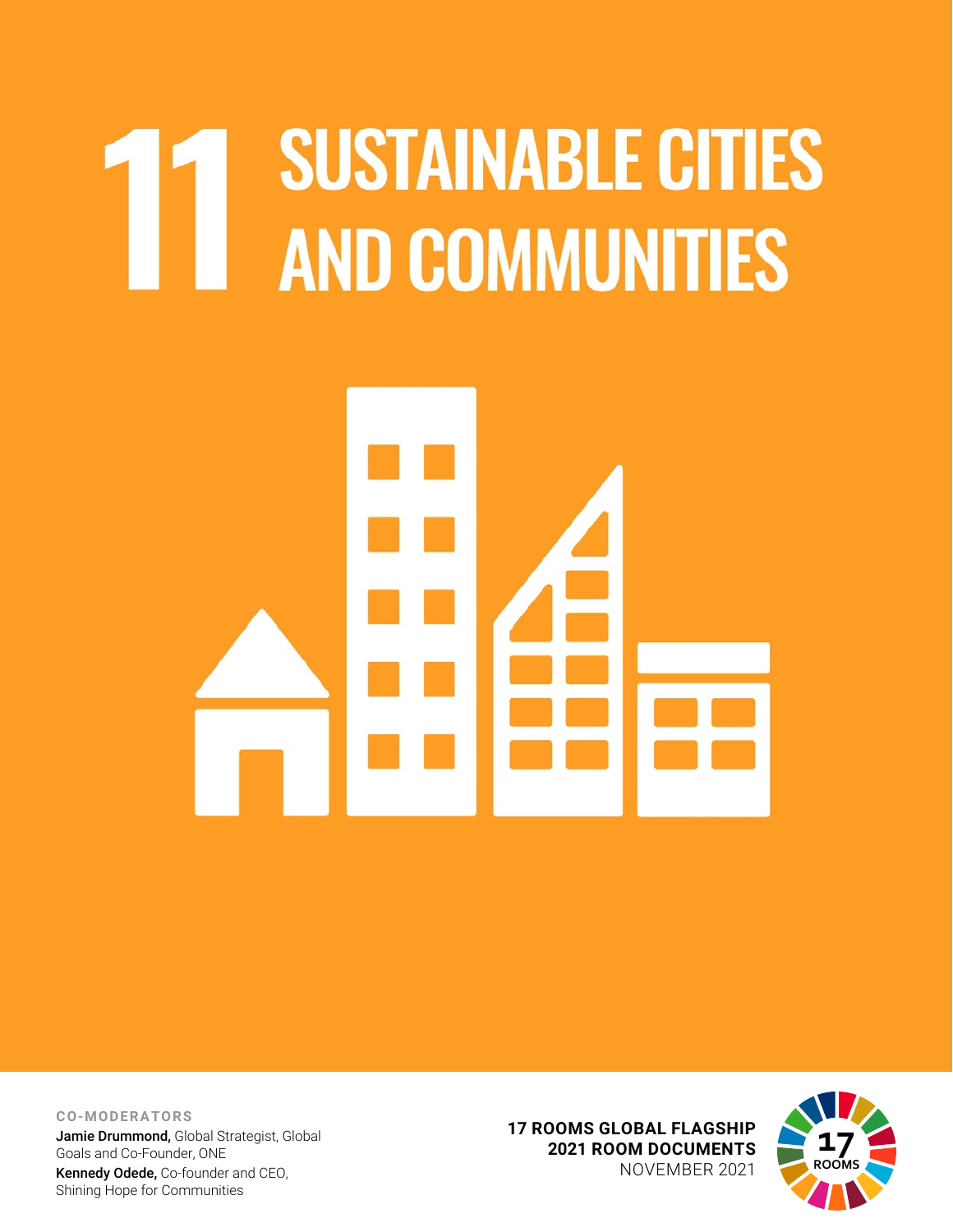This document summarizes the ideas and actions that emerged from Room 11, a working group for Sustainable Development Goal 11 on Sustainable Cities and Communities, that convened as part of the annual [17 Rooms](https://www.brookings.edu/project/17-rooms/) global flagship process in 2021. The 17 Rooms initiative is co-hosted by the Center for Sustainable Development at The Brookings Institution and The Rockefeller Foundation. Each Room, one per SDG, was asked to identify actionable priorities that can be advanced by the end of 2022 to improve some component of 2030 outcomes for its respective Goal. Corresponding documents prepared by the other flagship Rooms are availabl[e here,](http://www.brookings.edu/17rooms2021) alongside a synthesis report prepared by the 17 Rooms secretariat.

## **Room 11 Final Note Advancing a "localisation revolution" Moderators:** Kennedy Odede & Jamie Drummond

*Room Participants and Contributors: Jeroo Billimoria; Wendy Kopp; David McNair; Tony Pipa; Joe Powell; Kerstin Sommer; David Steven; Courtenay Cabot Venton; Michael Hastings; Kate Hampton/Alex Bos/Faustina Fynn-Nyame; Kimberley Dowdell; Bruce Batkin; Svante Myrick/Luis Agyuirre-Torres; Hamzy Lawal; Oluseun Onigbinde; Harold Rosen; Don Steinberg.*

## *Secretariat: Alexandra Bracken, Emily Gay, Elise Garrity/Isabel Varela/Kate Dillon*

## **Context**

- 1. Now is a good opportunity to advance a dramatic shift in power, process, and funding towards "localization." By localization we mean: community-embedded leaders and groups and social entrepreneurs are setting the agenda, designing, and implementing solutions to their fullest potential, especially in urban settings. There are a number of dimensions to the current context;
	- a. The COVID-19 crisis and the Black Lives Matter (BLM) movement together have shifted the status quo, helped people reframe decisionmaking, and introduced a reputational risk for not taking localization seriously.
	- b. Government donors have been unable to deliver on effective programming in response to COVID-19, raising the risk profile and changing the conversation for major funding streams.
	- c. Technology can make localization easier and less costly
	- d. COVID-19 and climate are increasing costs and negative perceptions of travel by expats or capital city visitor to oversee/deliver programs etc
	- e. COVID-19 and climate and BLM and Me Too are all forcing practical change
- 2. We need to move beyond rhetoric around shifting power—we need to allow local leaders to take control, and that requires embedding a localization agenda in high-level G7-G20-IFI development finance commitments.
- 3. We need to avoid elite capture/creation of a new elite. This is especially important for women and girls. Women's groups and women leaders must be included in proximate leadership.
- 4. We need to ensure we are faithful to the urbanization agenda of Goal 11 and deliver a localization revolution in urban settings engaging all stakeholders from public, civic to private.
- 5. Crucially, we need to find trusted global south campaign leaders to balance the proper time this takes to get right, with the urgent opportunity and need right now to influence significant funding and policy decisions happening at bilateral and multilateral and private donors and investors in the next few weeks and months.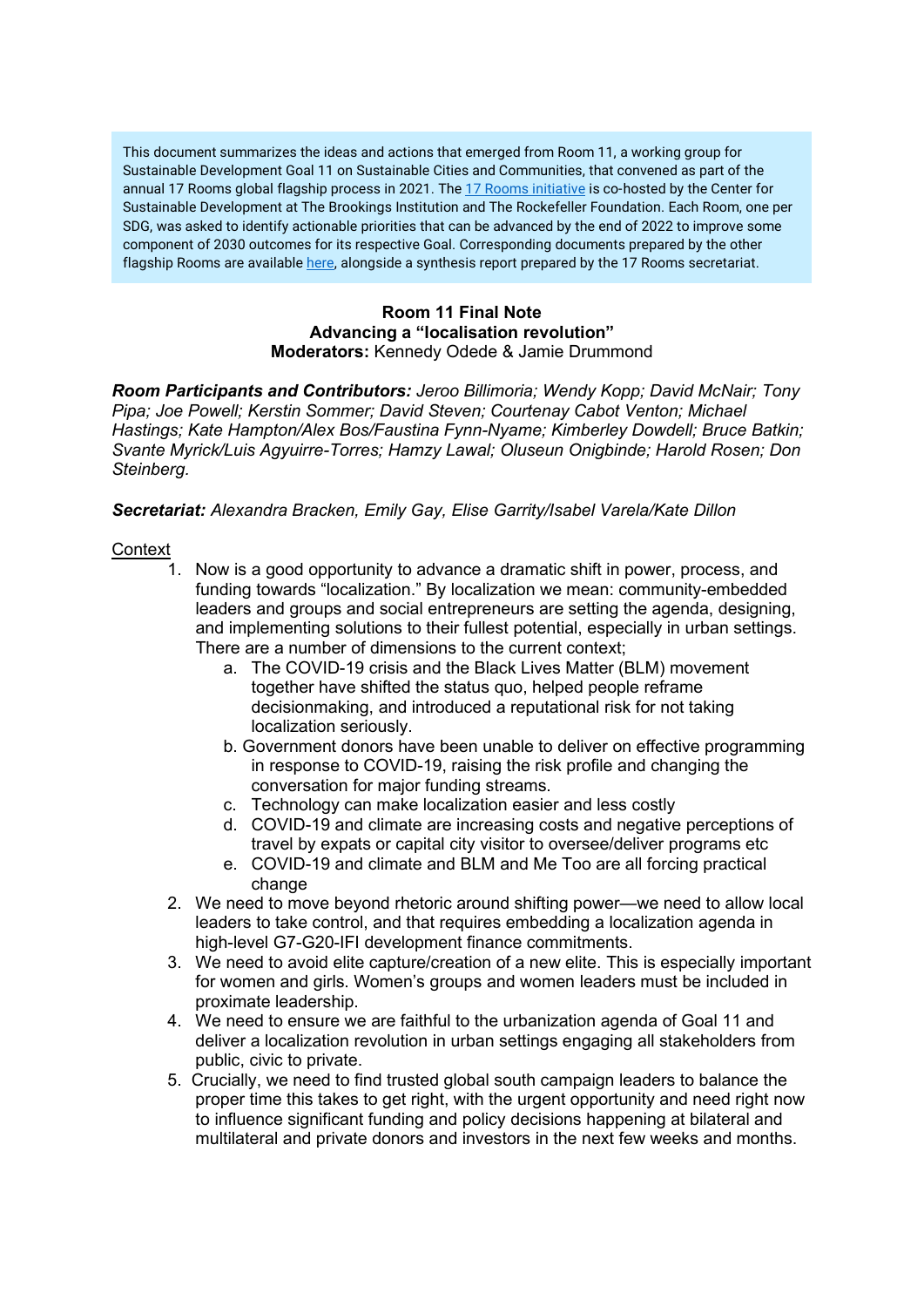We commissioned an extensive research project landscape/lit review on the known challenges around really delivering localization looking at 3 questions:

i) Expose the real scale of the problem localisation is trying to address and how degrees of localisation can be defined and measured (gather data to inform a case for change. Immediately this data will focus on disparities in where funding goes; longer term we will work towards data which measures the pros (and cons) of degrees of localisation).

ii) Review of historic, current and proposed **models and mechanisms[1]** which aim to shift power and deliver localization, and what insights/recommendations can be gained.

iii) Honest analysis of why the shift towards localization hasn't already happened (risk aversity/bureaucracy/donor politics/inertia/complex settings) and how various actors can practically advance a new paradigm of localization.

This resulted in [this great paper from ODI](https://cdn.odi.org/media/documents/ODI-SH-Localisation-Report-Oct21-Proof06.pdf) which the Room and a wider network of mainly global south partners has engaged on.

The top-line recommendations, in much more detail in the paper, are summarised here:

- *1. Learn from and accelerate initiatives that already exist, especially emanating from the global South*
- *2. Challenge perceptions and narratives and redesign models to enable greater transfer of resources to local led actors*
- *3. Demonstrate graceful stepping back and shifting the mindset to reduce encroaching of local actors' agency and respect for their ways of being*
- *4. Let Global South actors lead the campaign to promote localisation and locally led development in partnering with trusted global networks where appropriate and needed*

Recommendation 4 is particularly important for Room 11's next steps. We are now exploring how best to identify and back for scale local-led campaigns for localisation policy change to help them go national then global in influence. We are excited that there should be an opportunity to either scale an existing campaign or co-create in a local owned way a campaign that goes from the grassroots to the global level, but the campaign design phase will need to be special, and itself pointedly different. With these leaders, and through this process, we will support the drafting of a strategy and campaign plan to measurably change the degree to which locally led development is supported by the SDG sector, universally, south and north.

Based on the conclusions reached by these leaders, the campaign will identify items such as:

- · Key outcome goals (suitable indicators need to be found (for example as measured through: funding levels delivered through innovative mechanisms which shift power; and quantity of local leaders and local leaderful settings supported/empowered)
- · Key individuals and institutions whose behaviour we aim to change (for example: the 131 UN Resident Coordinators; the top ten foundations and official donors, think tanks and advocacy groups?)
- · Key messages and messengers inspirational leaders, advocates, stories , south and north.
- Key global moments we intend to influence (For example: Summit for Democracies; Open Government Partnership Summit; international financial institution (IFI)